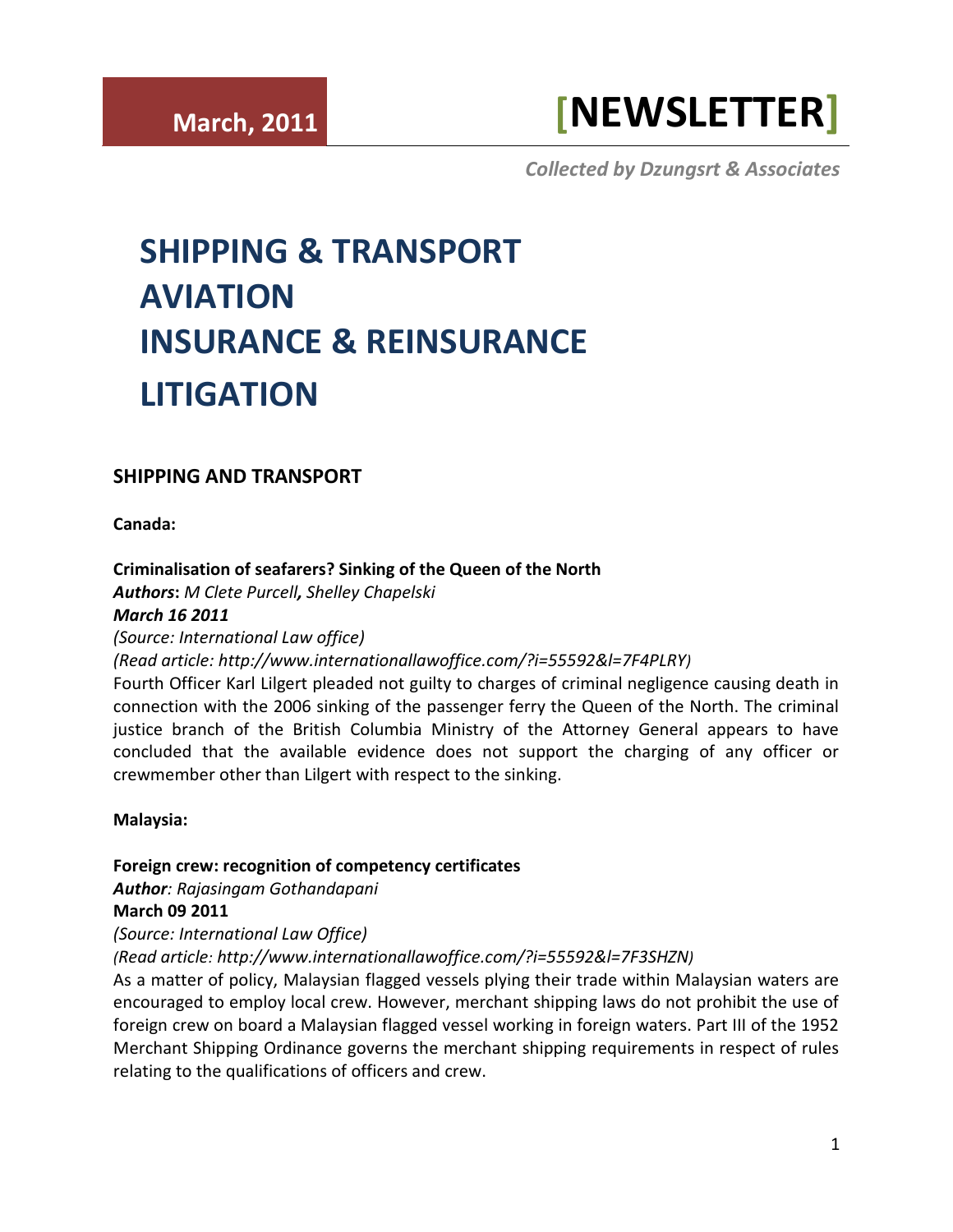## **Proposed Arbitration Act amendments [on ship arrest](http://www.internationallawoffice.com/?i=55592&l=7F4PLSU)**

*Author*: *[Rajasingam Gothandapani](http://www.internationallawoffice.com/?i=55592&l=7F4PLT0)*

# *March 16 2011*

*(Source: International Law Office)*

*[\(Read article:](http://www.internationallawoffice.com/?i=55592&l=7F4PLSU) [http://www.internationallawoffice.com/?i=55592&l=7F4PLSU\)](http://www.internationallawoffice.com/?i=55592&l=7F4PLSU)*

A new bill seeks to amend Proposed Arbitration Act to empower a Malaysian court that exercises admiralty jurisdiction to order the retention of vessels or the provision of security pending the determination of arbitration proceedings related to admiralty disputes.

## **New Zealand:**

## **[Caveator beware: abuse of process in admiralty proceedings](http://www.internationallawoffice.com/?i=55592&l=7F4PLTC)**

*Author: [Felicity Monteiro](http://www.internationallawoffice.com/?i=55592&l=7F4PLTW)*

## **March 16 2011**

*(Source: International Law Office)* 

*[\(Read article:](http://www.internationallawoffice.com/?i=55592&l=7F4PLTC) [http://www.internationallawoffice.com/?i=55592&l=7F4PLTC\)](http://www.internationallawoffice.com/?i=55592&l=7F4PLTC)*

The High Court recently found that a caveat against the release of a vessel was unfounded and an abuse of process. The decision as a whole is a salient reminder of the consequences of abusing the admiralty jurisdiction and of the dangers of acting for more than one party wishing to obtain recovery from a vessel.

## **Belgium**:

# **[Supreme Court: liability of CMR carrier towards insured claimant](http://www.internationallawoffice.com/?i=55592&l=7F3SHWK)**

*Authors: [Dirk Noels,](http://www.internationallawoffice.com/?i=55592&l=7F3SHX3) [Pieter Neels](http://www.internationallawoffice.com/?i=55592&l=7F3SHXQ)*

# **March 09 2011**

# *(Source: International Law Office)*

*[\(Read article: http://www.internationallawoffice.com/?i=55592&l=7F3SHWK\)](http://www.internationallawoffice.com/?i=55592&l=7F3SHWK)*

The Supreme Court has considered the position of an insured cargo claimant and its insurer towards a road carrier under the Convention on Contracts for the International Carriage of Goods by Road. The question was whether an indemnified cargo claimant can sue the carrier if the insured is subrogated to the rights of the assured and brings suit against the carrier for recovery of its outlay.

#### **An Insider's Guide to Ship's Hull and Machinery**

A few weeks into a start in P&I produced scores of survey reports to read, sometimes containing rather mysterious terms. Pintle was one we remember and Sheerstrake another. It will not only be tyro claims handlers who will be grateful for this new guide to the technical aspects of marine hull and machinery insurance produced by BMT Marine & Offshore Surveys Ltd, a member of BMT Group Ltd.

"Marine survey reports frequently contain engineering terminology which can be unfamiliar to the non-engineers in the wider spectrum of the shipping industry," says the lead author, Dinos Levantis. "In an attempt to bridge this gap we have produced this guide, which covers some of the common terminology often encountered in survey reports for ships, their engines and their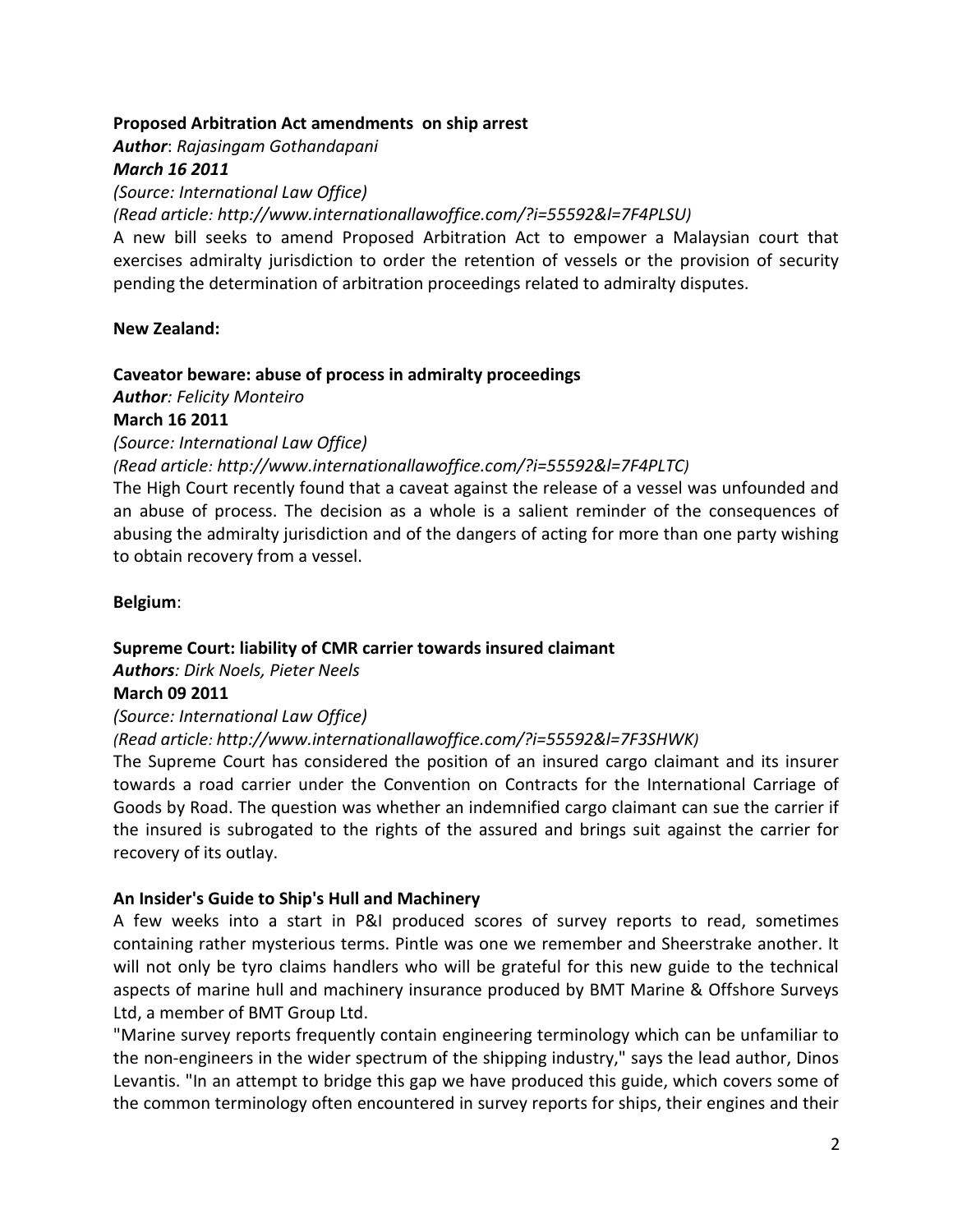operations".

**Brazil:**

# **[ANTAQ approves lease programmes elaboration proposal](http://www.internationallawoffice.com/?i=55592&l=7F3SHYE)**

*Author: [Godofredo Mendes Vianna](http://www.internationallawoffice.com/?i=55592&l=7F3SHZ1)* **March 09 2011**

*(Source: International Law Office)* 

*[\(Read article:](http://www.internationallawoffice.com/?i=55592&l=7F3SHYE) [http://www.internationallawoffice.com/?i=55592&l=7F3SHYE\)](http://www.internationallawoffice.com/?i=55592&l=7F3SHYE)*

The National Agency for Waterway Transportation (ANTAQ) recently published Resolution 1888, which proposes that guidelines be established for the development, structure and presentation form for port areas and facilities lease programmes. The proposal includes provisions for elaborating a lease programme and information on the development of lease programmes.

**Malta:**

# **[Courts award record level of damages in Aframax tanker case](http://www.internationallawoffice.com/?i=55592&l=7F3SJ0W)**

*Author: [Ann Fenech](http://www.internationallawoffice.com/?i=55592&l=7F3SJ1H)* **March 09 2011**

*(Source: International Law Office)* 

*[\(Read article:](http://www.internationallawoffice.com/?i=55592&l=7F3SJ0W) [http://www.internationallawoffice.com/?i=55592&l=7F3SJ0W\)](http://www.internationallawoffice.com/?i=55592&l=7F3SJ0W)*

In 2010 the Maltese courts issued their highest-ever damages award in a case involving a failure to transfer shares in a company that was the owner of a new Aframax tanker. An Italian company filed an action against a Monegasque company for breach of a promise to sell shares in a Maltese registered company which had been formed for the purposes of entering into a shipbuilding contract.

# **Norway:**

# **[Owners' privity and unseaworthiness revisited](http://www.internationallawoffice.com/?i=55592&l=7F3SJ24)**

*Authors: [Oddbjørn Slinning,](http://www.internationallawoffice.com/?i=55592&l=7F3SJ2N) [Trond Eilertsen](http://www.internationallawoffice.com/?i=55592&l=7F3SJ36)*

**March 09 2011**

*(Source: International Law Office)* 

*[\(Read article:](http://www.internationallawoffice.com/?i=55592&l=7F3SJ24) [http://www.internationallawoffice.com/?i=55592&l=7F3SJ24\)](http://www.internationallawoffice.com/?i=55592&l=7F3SJ24)*

The Court of Appeal recently overturned a first instance judgment for owners' liability for cargo damage, in a case regarding the grounding of a general cargo ship off Orkney in January 2007. The appeal court decided in favour of the vessel's owners, judging that they had taken reasonable precautions to ensure the safety of the vessel and its cargo. The cargo interests have appealed the decision.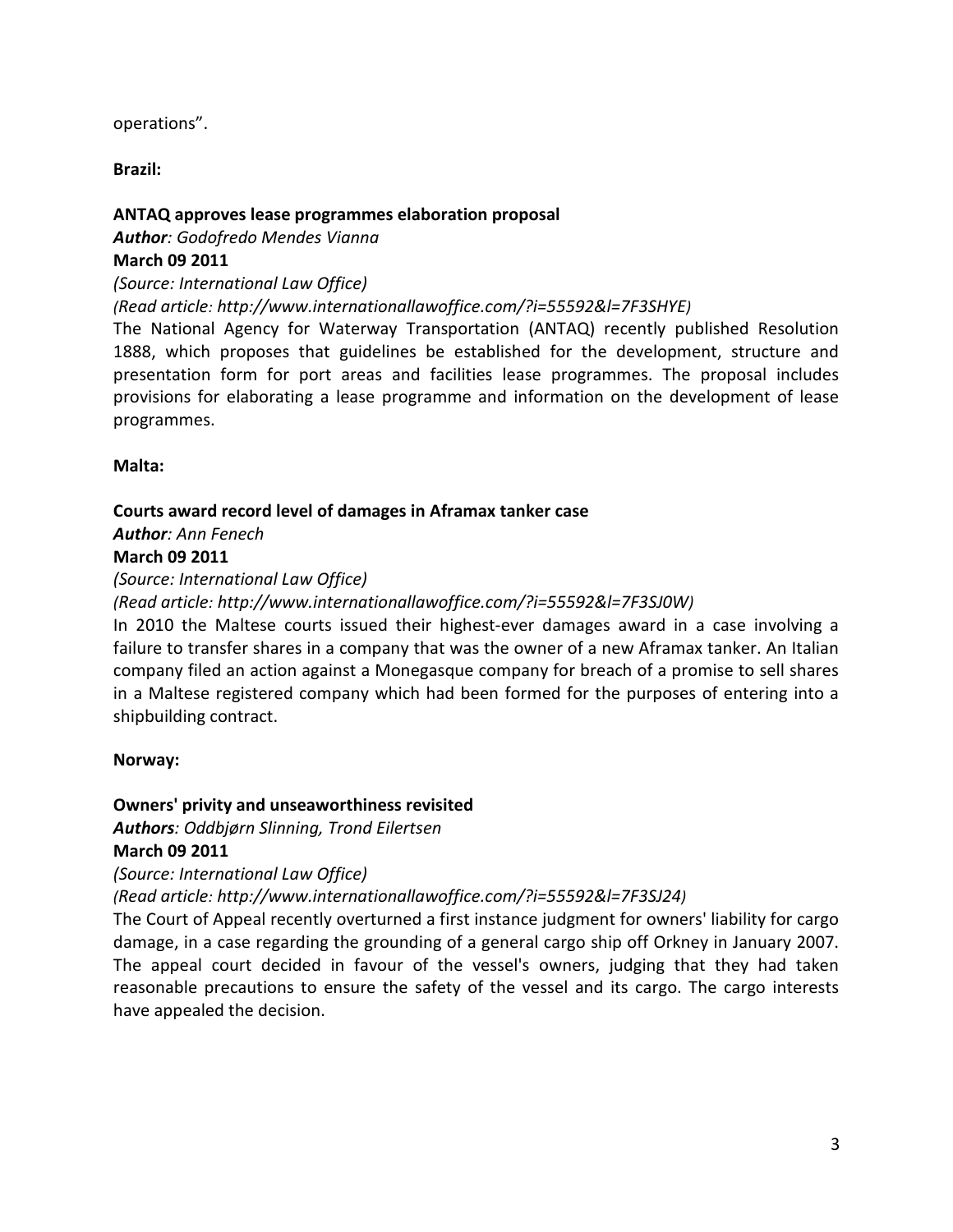## **Japan's Earthquake:**

## **March 11th***,* **2011**

*(Source: [http://www.fobnetworking.com/\)](http://www.fobnetworking.com/) (Visit website: [http://mashable.com/2011/03/11/japan-earthquake-youtube](http://mashable.com/2011/03/11/japan-earthquake-youtube-ideos/#FZnfuxRl3F0)[ideos/#FZnfuxRl3F0\)](http://mashable.com/2011/03/11/japan-earthquake-youtube-ideos/#FZnfuxRl3F0)* 

As soon as the Japan's Earthquake happened, many videos appeared in the internet and the BBC World Service ran an earthquake special all day. In transport and shipping terms, Japan Inc. has simply shut down for the day. Within hours, some port buildings and a refinery were on fire in Tokyo, Sendai was badly affected and numerous marine and aviation losses might well be expected.

For some instant videos about being in a large urban conurbation close to a major seismological event.

#### **Freak Waves:**

# *(Source: http://'www.awtworldwide.com)*

Freak Waves have been determined to occur primarily during weather patterns where heavy WSW-SW winds, seas and swells impact the South African coastal waters.

Due to Freak Wave Conditions, AWT Route Analysts have a number of routing options to assist the Master of a vessel in safely transiting these waters.

A route for non-tanker vessel remains "shoreward of the 100 fathom line between Durban and Cape St. Francis. And a route for tanker is passing south of the Agulhas current core.

In anyway, the waters off South Africa to be the 'King of the Freak Waves' and precautions must be taken when sailing these regions.

# **AVIATION**

**Canada:**

# **[Aircraft lasering continues to attract soft sanction](http://www.internationallawoffice.com/?i=55592&l=7F4PLLD)**

*Author: [Carlos P Martins](http://www.internationallawoffice.com/?i=55592&l=7F4PLLR)*

#### **March 16 2011**

*(Source: International Law Office)* 

*[\(Read article:](http://www.internationallawoffice.com/?i=55592&l=7F4PLLD) [http://www.internationallawoffice.com/?i=55592&l=7F4PLLD\)](http://www.internationallawoffice.com/?i=55592&l=7F4PLLD)*

In 2010, 209 incidents were recorded in which ground-based lasers were pointed at aircraft, thereby disrupting flight. Many of these incidents affected commercial and air ambulance operations. This figure is an 88% increase on the 2009 reports. Some may argue that the courts have been unduly lenient towards offenders - and this trend continues, as evidenced in a recent Alberta decision.